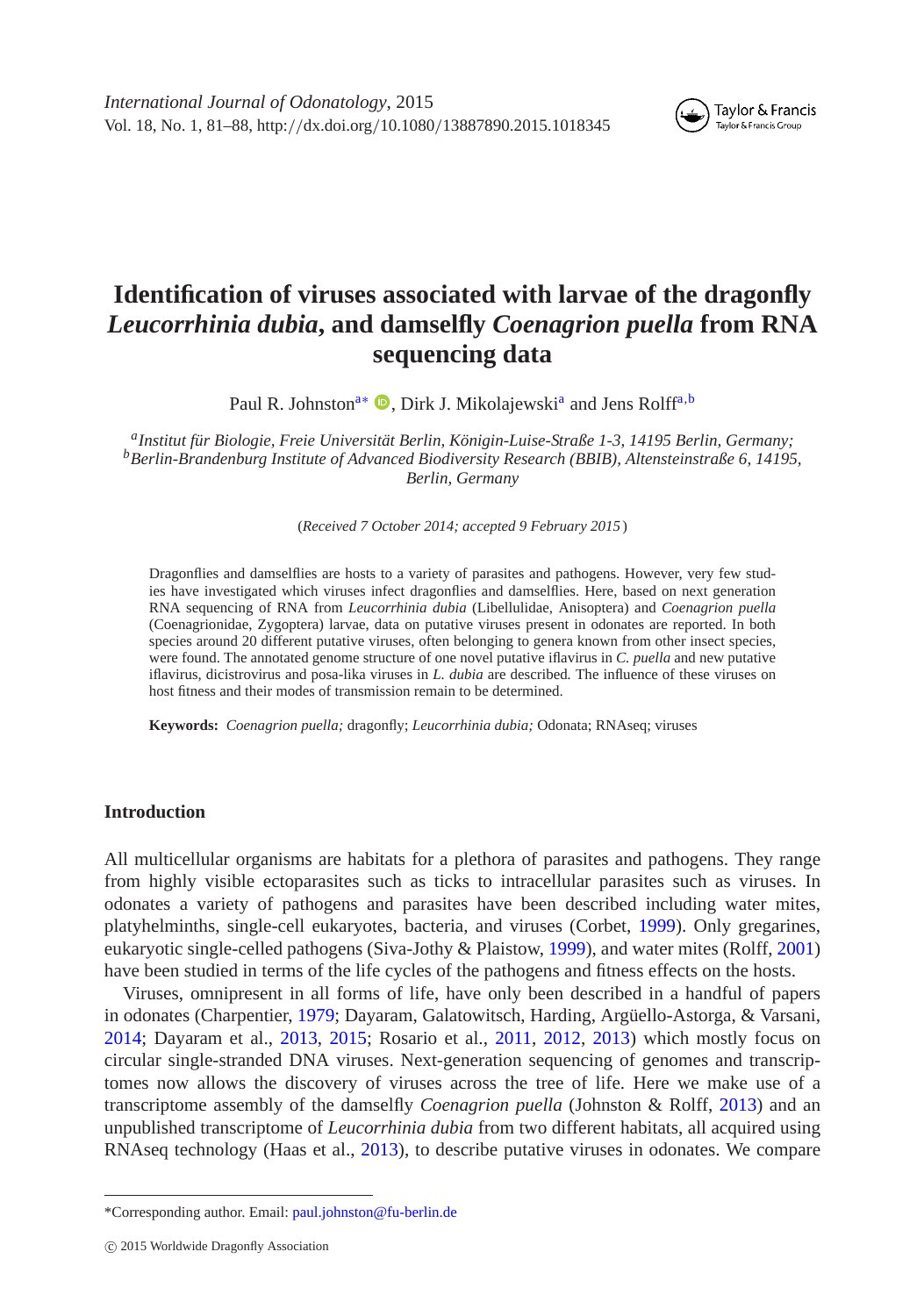those findings to the literature not only in odonates but also with a focus on other groups of insects and discuss the research questions resulting from our findings.

### **Materials and methods**

Total RNA was isolated from five *Leucorrhinia dubia* larvae from each of two populations (population 1 with fish predators, in Mjösjön; population 2 with dragonfly predators, in Grösjön; see Mikolajewski et al., [2010\)](#page-7-9). Individual larvae were homogenized in cold Trizol (Sigma, Taufkirchen, Germany) with a 5-mm steel bead (Qiagen, Hilden, Germany) using a TissueLyzer (Qiagen) at 30 Hz for 30 s. Total RNA was isolated according to the manufacturers instructions after digestion with Turbo DNase (Ambion, Bremen, Germany). Equal quantities of total RNA were used to create two population pools which were then used by TGAC (Norwich, UK) to construct barcoded Truseq mRNA libraries and sequenced on a HiSeq2000 (Illumina, San Diego). Using Trinity version r2013\_08\_14 with a minimum kmer coverage of 2 (Haas et al., [2013\)](#page-7-8), reads from both samples were combined, digitally normalized, and assembled into contiguous sequences (contigs) which were annotated using blastx versus the RefSeq protein database. Trimmed, un-normalized reads were mapped to the assembly using bowtie (Langmead, Trapnell, Pop, & Salzberg, [2009\)](#page-7-10) and RSEM (Li & Dewey, [2011\)](#page-7-11), and corrected for differences in library size using DESeq2 (Love, Huber, & Anders, [2014\)](#page-7-12) in R. *Coenagrion puella* viral contigs were annotated as above using a previously described assembly of RNAseq data which is available from NCBI SRA under accession SRX371959 (Johnston & Rolff, [2013\)](#page-7-7). Putative viral genomes were annotated using Prokka (Seemann, [2014\)](#page-7-13). Maximum likelihood phylogenetic trees were constructed by aligning protein sequences using MUSCLE and Gblocks in conjunction with PhyML and TreeDyn (Dereeper et al., [2008\)](#page-7-14).

### **Results**

*Leucorrhinia dubia* sequencing yielded 36,064,334 and 32,933,205 100-bp paired-end reads from populations 1 (with fish predators) and 2 (without fish predators) respectively. Following assembly and annotation, 36 putative viral sequences (which may be endogenous or exogenous) were identified from 77,021 assembled RNA sequences (Table [1\)](#page-2-0). The majority of viral contigs were short and likely represent partial transcripts originating from the most highly expressed parts of a given viral genome or partial coverage of RNA virus genomes. Three sequences with similarities to different picorna-like viruses likely represent complete genomes of approximately 9-10 kb in length (Table [1\)](#page-2-0). Two of these, an *Iflavirus* and a posa-like virus, showed greater than twofold population biased coverage in population 2 (Figure [1\)](#page-3-0). Comparison with RNA sequencing data from *C. puella* showed that a similar number of putative viral sequences associated with both odonate species but with different taxonomic compositions. *Iflavirus*-like sequences were abundant in assemblies from both species, as were Ambidensoviruses (Figure [2\)](#page-3-1). *Coenagrion puella* viral contigs included a putative complete *Iflavirus* genome of approximately 9 kb. This iflavirus clustered well within other insect viruses and the *L. dubia* iflavirus was based in a neighboring clade (Figure [3\)](#page-4-0). It is notable that both these odonate viruses display a long branch length indicative of a high substitution rate. The other novel virus described here likely belongs to the cripaviruses and is referred to as *L. dubia* dicistrovirus (Figure [4\)](#page-4-1).

Both iflaviruses share identical genome organization with a single open reading frame encoding a polyprotein with capsid, RNA helicase, peptidase, and RNA-dependent RNA polymerase (RdRp) domains found in a typical *iflavirus* N- to C-terminus arrangement (Figure [5A](#page-5-0), B).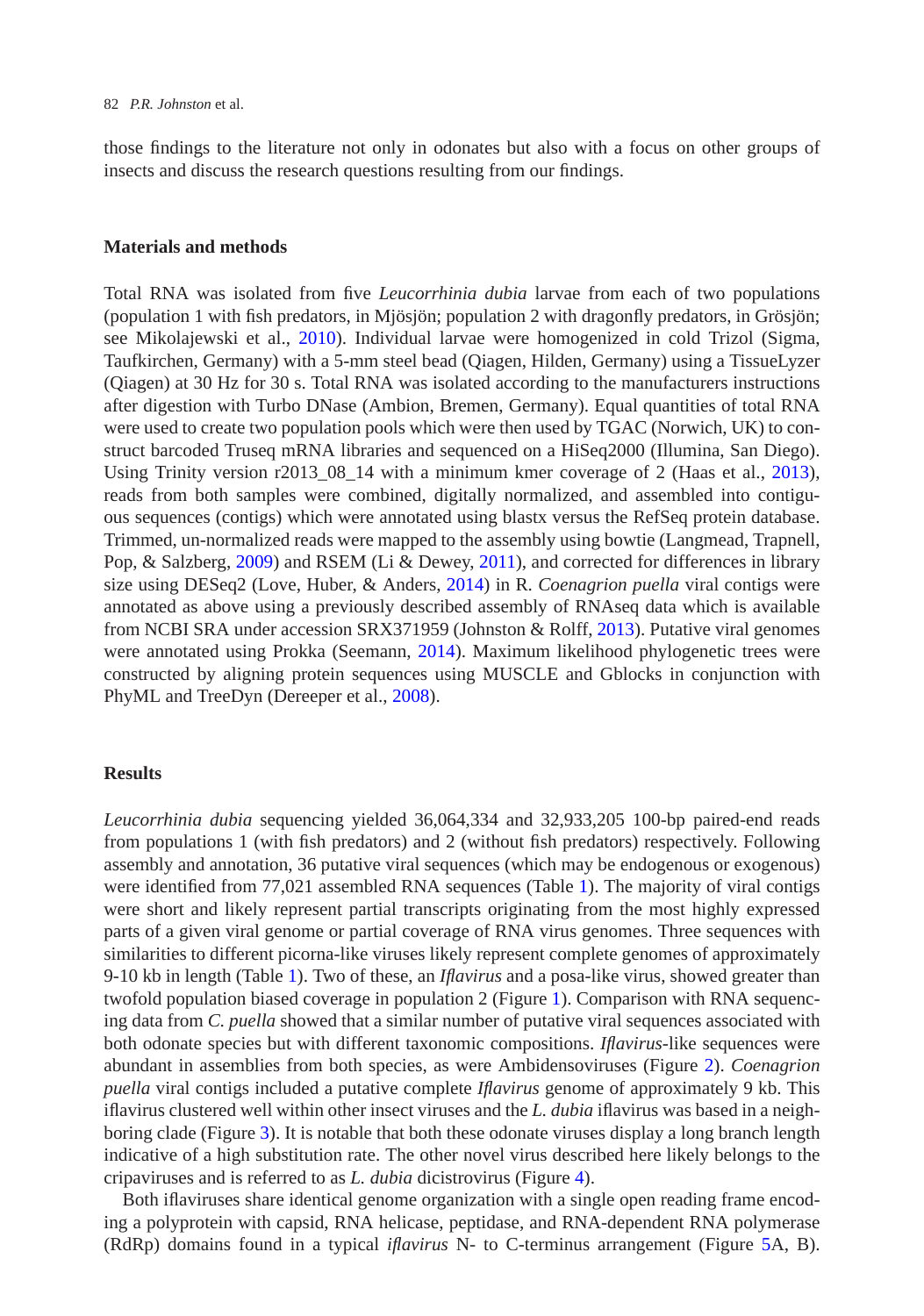| Contig               | Best RefSeq protein blastx hit                       | E value | Identity $(\%)$ | Family          | Contig length (bp) | No. reads mapped |                |
|----------------------|------------------------------------------------------|---------|-----------------|-----------------|--------------------|------------------|----------------|
|                      |                                                      |         |                 |                 |                    | Population 1     | Population 2   |
| comp78686 c0 seq1    | Bombyx mandarina nucleopolyhedrovirus GP64/67        | 5e-07   | 31.11           | Baculoviridae   | 325                | $\theta$         |                |
| comp46216 c0 seq1    | Epiphyas postvittana nucleopolyhedrovirus GP64       | 8e-05   | 31.48           | Baculoviridae   | 741                | 11               | 11             |
| comp17160 c1 seq1    | Uukuniemi virus RNA polymerase                       | $1e-06$ | 23.09           | Bunyaviridae    | 1765               | $\Omega$         | 111            |
| comp6827 c0 seq1     | Triatoma virus nonstructural protein precursor       | 7e-07   | 26.53           | Dicistroviridae | 1809               | 17               | 56             |
| comp35918 c0 seq1    | Cricket paralysis virus nonstructural polyprotein    | 7e-103  | 33.17           | Dicistroviridae | 9028 <sup>a</sup>  | 23321            | 40884          |
| comp25810 c1 seq2    | Border disease virus nonstructural protein NS5B      | 5e-14   | 28.63           | Flaviviridae    | 1613               | 51               | 39             |
| comp65687 c0 seq1    | Heron hepatitis B virus polymerase                   | 5e-04   | 33.33           | Hepadnaviridae  | 211                |                  | 3              |
| comp53458 c0 seq1    | Ross's goose hepatitis B virus polymerase            | $2e-15$ | 30.15           | Hepadnaviridae  | 577                | $\overline{7}$   | 8              |
| comp26355 c0 seq1    | Slow bee paralysis virus polyprotein                 | 2e-93   | 31.23           | Iflaviridae     | $10240^{\rm a}$    | 16               | 43410          |
| comp62952 c0 seq1    | Slow bee paralysis virus polyprotein                 | $1e-09$ | 47.76           | Iflaviridae     | 201                | 3                |                |
| comp58218 c0 seq1    | Kakugo virus polyprotein                             | 3e-07   | 36.62           | Iflaviridae     | 217                | 3                |                |
| comp64156 c0 seq1    | Slow bee paralysis virus polyprotein                 | $1e-10$ | 37.08           | Iflaviridae     | 266                | 5                |                |
| comp52159 c0 seq1    | Brevicoryne brassicae picorna-like virus polyprotein | $4e-06$ | 34.95           | Iflaviridae     | 322                | 5                | 3              |
| comp63334 c0 seq1    | Brevicoryne brassicae picorna-like virus polyprotein | $4e-31$ | 54.17           | Iflaviridae     | 360                | $\Delta$         | $\mathfrak{2}$ |
| comp68204 c0 seq1    | Deformed wing virus polyprotein                      | 8e-06   | 25.56           | Iflaviridae     | 475                | 5                | 5              |
| comp $44122$ c0 seq1 | Brevicoryne brassicae picorna-like virus polyprotein | $1e-11$ | 27.53           | Iflaviridae     | 599                | 11               | 13             |
| comp $44221$ c0 seq1 | Deformed wing virus polyprotein                      | $3e-12$ | 25.00           | Iflaviridae     | 721                | 12               | 5              |
| comp38117 c0 seq1    | Striped Jack nervous necrosis virus protein A        | 3e-32   | 37.45           | Nodaviridae     | 1143               | $\Omega$         | 39             |
| comp60830 c0 seq1    | Striped Jack nervous necrosis virus protein A        | 5e-14   | 50.67           | Nodaviridae     | 228                | $\theta$         | 4              |
| comp25778 c0 seq1    | Midway virus RNA-dependent RNA polymerase            | $1e-16$ | 26.82           | Nyamiviridae    | 3280               | 314              | 223            |
| comp26247 c0 seq1    | Nyamanini virus RNA-dependent RNA polymerase         | $3e-06$ | 28.12           | Nyamiviridae    | 762                | 18               | 8              |
| comp60486 c0 seq1    | Aedes aegypti densovirus nonstructural protein 1     | 5e-04   | 51.85           | Parvoviridae    | 313                | 6                | $\mathfrak{2}$ |
| comp69172 c0 seq1    | Aedes aegypti densovirus nonstructural protein 2     | 9e-17   | 48.05           | Parvoviridae    | 322                | $\overline{4}$   | $\overline{c}$ |
| comp12081 c0 seq1    | Aedes albopictus densovirus AlDNVgp2                 | 7e-08   | 37.33           | Parvoviridae    | 417                | 10               | $\overline{4}$ |
| comp76692 c0 seq1    | Cotesia congregata bracovirus CcBV 30.5              | $2e-05$ | 61.29           | Polydnaviridae  | 218                |                  | $\mathfrak{2}$ |
| comp70164 c0 seq1    | Glypta fumiferanae ichnovirus GfV-B16-ORF1           | $1e-05$ | 40.00           | Polydnaviridae  | 220                |                  | 4              |
| comp22050 c0 seq1    | Cotesia congregata bracovirus CcBV 30.5              | $2e-14$ | 36.04           | Polydnaviridae  | 340                |                  | $\overline{4}$ |
| comp9295 c0 seq1     | Glypta fumiferanae ichnovirus GfV-B16-ORF1           | $2e-08$ | 27.95           | Polydnaviridae  | 605                | 15               | 15             |
| comp $44153$ c0 seq1 | Melanoplus sanguinipes entomopoxvirus MSV061         | $4e-07$ | 41.54           | Poxviridae      | 296                | 3                | $\mathfrak{2}$ |
| comp33248 c0 seq2    | Melanoplus sanguinipes entomopoxvirus MSV061         | 4e-59   | 45.14           | Poxviridae      | 815                | 46               | 56             |
| comp6892 c0 seq1     | Evach virus VP2                                      | $2e-10$ | 28.12           | Reoviridae      | 1316               | 38               | 34             |
| comp12483 c0 seq1    | Soil-borne cereal mosaic virus replicase             | $1e-13$ | 31.62           | Rhabdoviridae   | 428                | 6                | 5              |
| comp69465 c0 seq1    | Heterosigma akashiwo RNA virus polyprotein           | 6e-05   | 48.00           | Sequiviridae    | 241                |                  | $\mathfrak{2}$ |
| comp57378 c0 seq1    | Hibiscus green spot virus polyprotein                | 6e-04   | 44.44           | Unassigned      | 266                | $\mathfrak{2}$   |                |
| comp30090 c0 seq1    | Posavirus non-structural polyprotein                 | $2e-29$ | 26.11           | Unassigned      | 9083 <sup>a</sup>  | 25               | 114967         |
| comp60375 c0 seq1    | Potato mop-top virus polymerase                      | $1e-04$ | 40.74           | Virgaviridae    | 230                | $\overline{4}$   | $\Omega$       |

| Table 1. |  |  |  | Summary of putative viral contigs identified from <i>Leucorrhinia dubia</i> RNAseq data. |  |  |
|----------|--|--|--|------------------------------------------------------------------------------------------|--|--|
|----------|--|--|--|------------------------------------------------------------------------------------------|--|--|

<span id="page-2-0"></span>aPutative complete genome.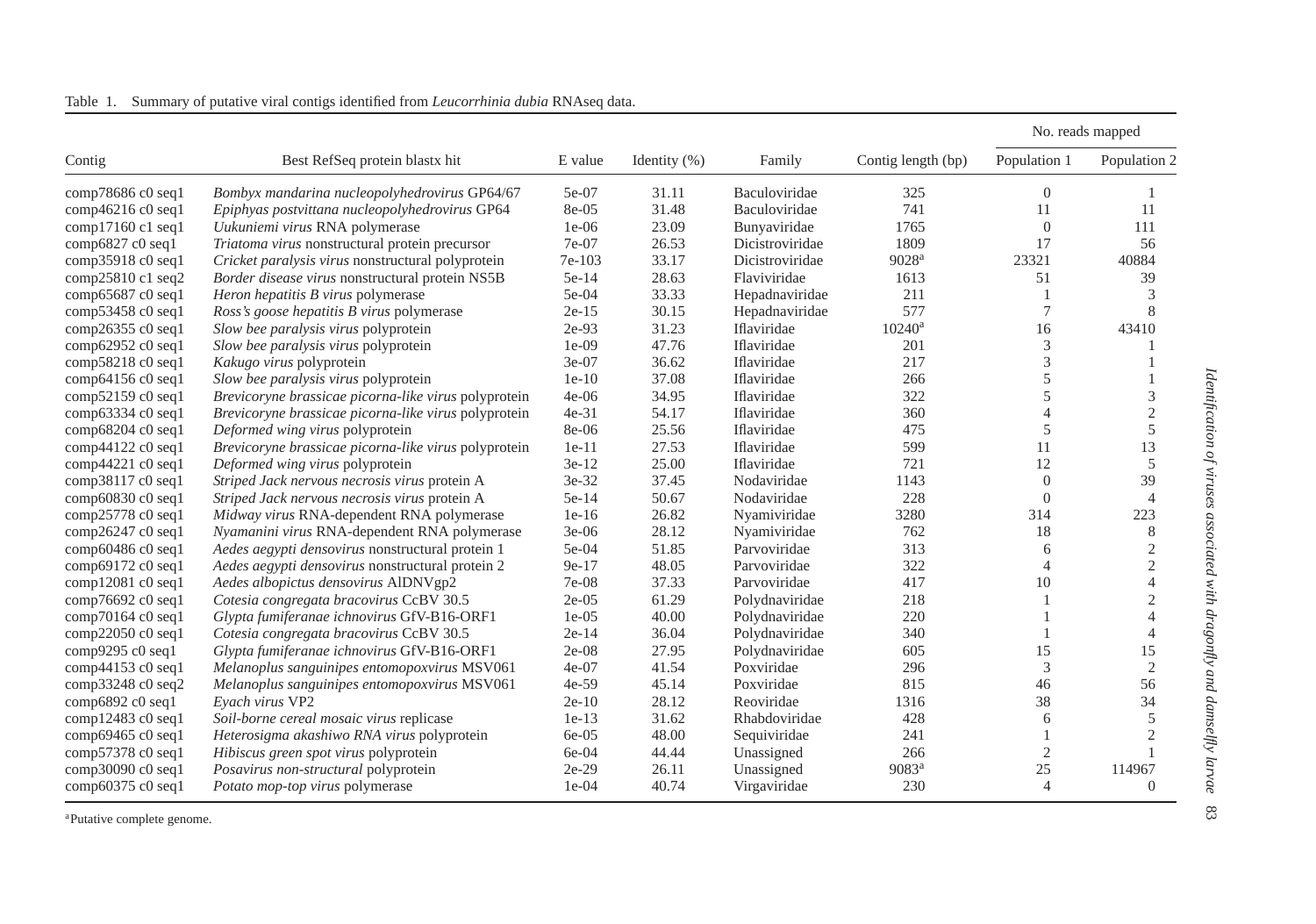

<span id="page-3-0"></span>Figure 1. Viral contig coverage in two populations of *Leucorrhinia dubia*. Grey circles, unannotated contigs; black circles, annotated contigs; white circles, putative viral contigs.



<span id="page-3-1"></span>Figure 2. Summary of putative viral contigs identified from RNA sequencing in *Leucorrhinia dubia* and *Coenagrion puella* summarized by the genus of the best RefSeq protein blastx hits.

This structure was also observed in *L. dubia dicistrovirus* where a bicistronic organization is predicted to lead to the production of distinct structural and non-structural polyproteins, typical of the family *Dicistroviridae* (Figure [5C](#page-5-0)). The genome of the *L. dubia* posa-like virus showed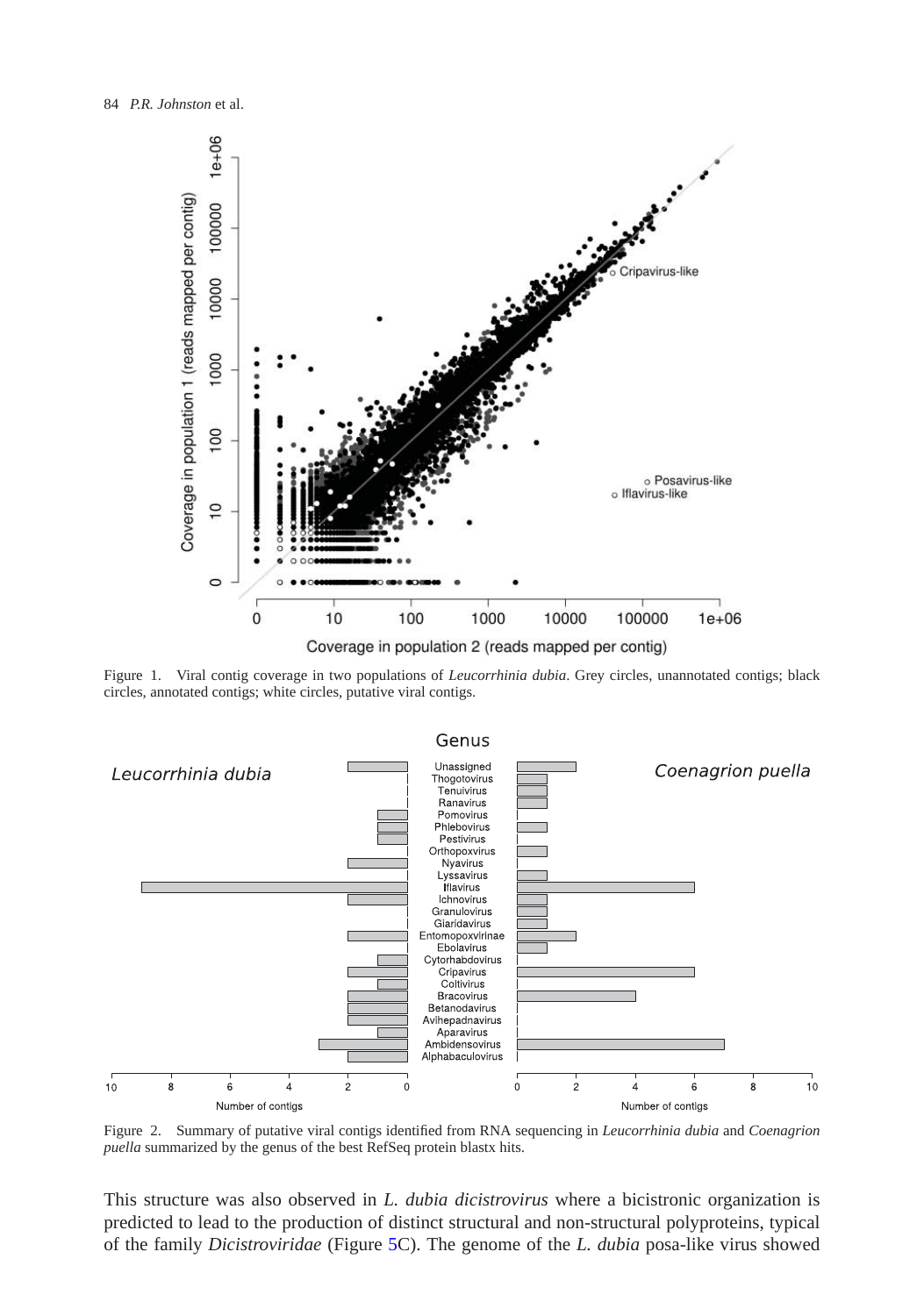*Identification of viruses associated with dragonfly and damselfly larvae* 85



Figure 3. Maximum likelihood phylogenetic tree showing relationships among iflaviruses. Protein sequences were aligned using MUSCLE and Gblocks. Trees were constructed using PhyML and TreeDyn using phylogeny.fr webserver. Grey numbers denote confidence indices. Branch length is proportional to the number of substitutions per site.

<span id="page-4-0"></span>

<span id="page-4-1"></span>Figure 4. Maximum likelihood phylogenetic tree showing relationships among dicistroviruses. Protein sequences were aligned using MUSCLE and Gblocks. Trees were constructed using PhyML and TreeDyn using phylogeny.fr webserver. Grey numbers denote confidence indices. Branch length is proportional to the number of substitutions per site.

distinct *Posavirus* organization with capsid domains found in the C- terminus of the polyprotein (Figure [5D](#page-5-0)).

# **Discussion**

There have been very few studies of viruses as pathogens of odonates. Following on from a microscopic study (Charpentier, [1979\)](#page-6-1) only a handful of studies have demonstrated the rich diversity of viruses in dragonflies (Dayaram et al., [2013,](#page-7-2) [2014,](#page-6-2) [2015;](#page-7-3) Rosario et al., [2011,](#page-7-4) [2012,](#page-7-5) [2013\)](#page-7-6). Rosario et al. [\(2011,](#page-7-4) [2012,](#page-7-5) [2013\)](#page-7-6) describe cycloviruses in dragonflies from New Zealand,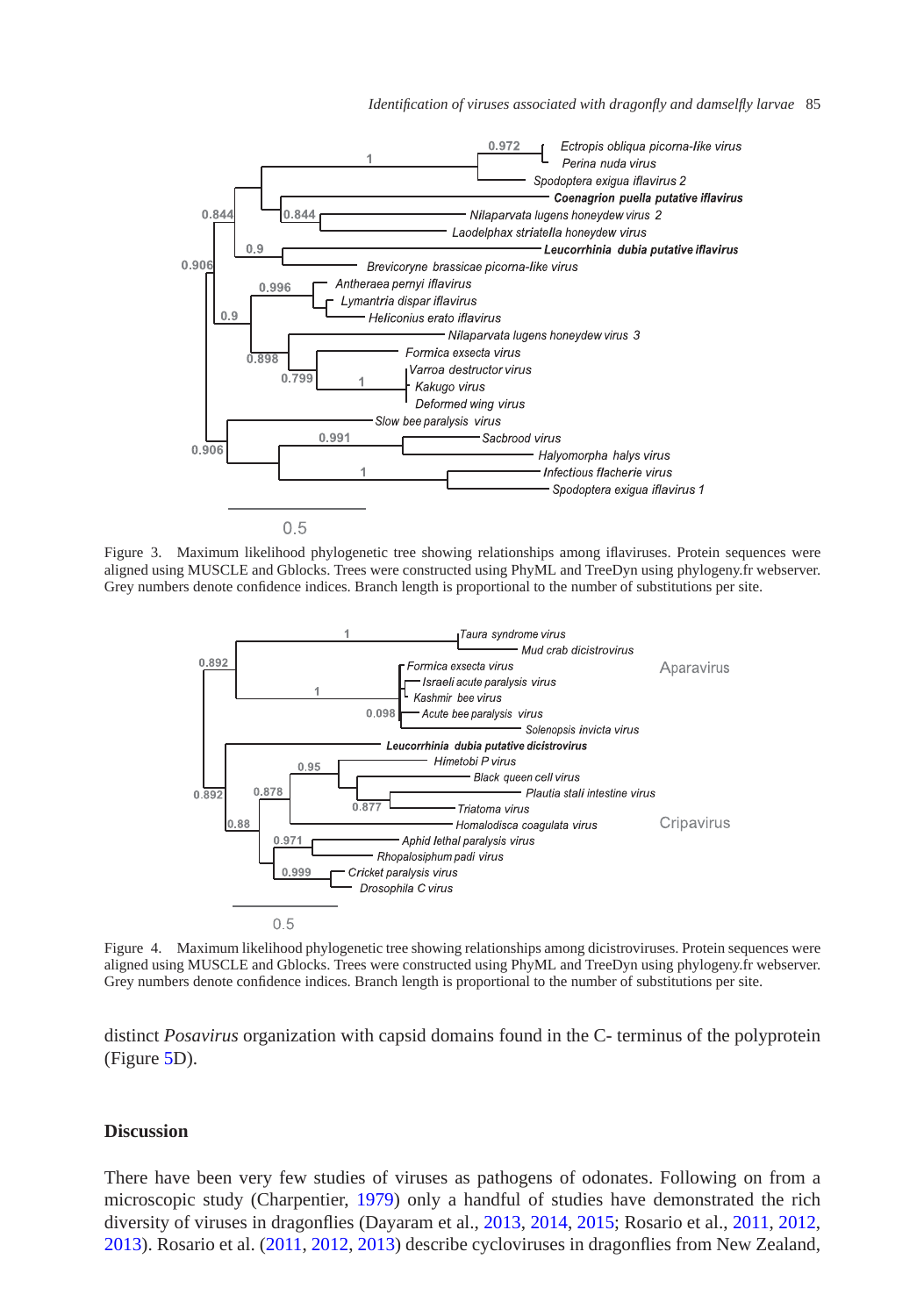

<span id="page-5-0"></span>Figure 5. Genome organization of putative RNA viruses of odonates. The order of the conserved protein domains as well as the predicted sizes of untranslated regions, open reading frames, and polypeptides are given for A, *Leucorrhinia dubia iflavirus*; B, *Coenagrion puella iflavirus*; C, *Leucorrhinia dubia dicistrovirus*; D, *Leucorrhinia dubia* posa-like virus. UTR, untranslated region; bp, base pair; aa, amino acid; RdRp, RNA-dependent RNA polymerase.

Australia and North America. Cycloviruses are closely related to circoviruses, which are usually found in vertebrates including humans. Yet we did not find any evidence for cycloviruses in our *L. dubia* samples from Sweden, possibly due to a methodological bias of RNAseq towards RNA viruses.

Charpentier's [\(1979\)](#page-6-1) morphological description of a densovirus from *L. dubia* seems to be the earliest description of any virus in odonates (Corbet, [1999\)](#page-6-0). Here we found evidence of densoviruses in *L. dubia* from two populations. Overall, the two populations harbored a very similar virome (Table [1,](#page-2-0) Figure [1\)](#page-3-0) with two viruses showing notably elevated coverage. Exposure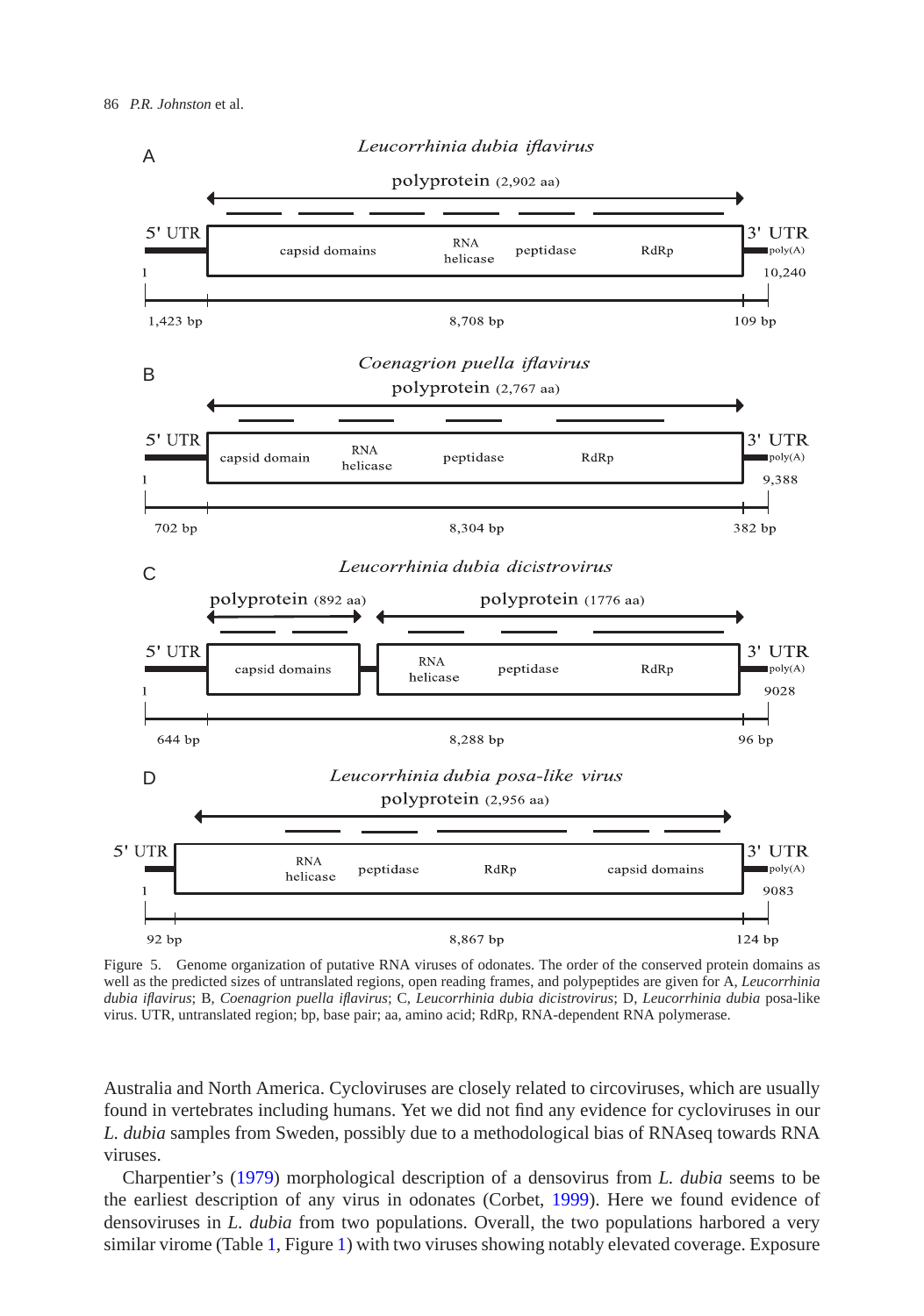to non-pathogenic bacteria is known to reinforce the negative effects of predation risk in *C. puella* larvae (Janssens & Stoks, [2014\)](#page-7-15). The differential threat of fish predation experienced in these two populations raises the possibility of a link between predation and viral susceptibility, as has been investigated in amphibian larvae (Haislip, Hoverman, Miller, & Gray, [2012\)](#page-7-16).

We believe that we present here a first description of the viral communities of zygopterans. We recovered a similar set of putative (insect) viruses from *C. puella* as we recovered from *L. dubia* (Figure [2\)](#page-3-1). Whether this reflects a wide spread of particular viruses or is caused by lack of power to distinguish between certain viruses remains to be tested. While the majority of viruses in *L. dubia* and in *C. puella* were found in all pooled samples, the *C. puella* iflavirus was only present in one of the sequenced pools, which is an indication for variation of infection rates in within the population.

The role of viruses in the biology of odonates is unknown. All we can state at this time is that viruses are abundant and diverse in the two odonate species we studied, similar to other insect species. Many of the viruses we found, such as iflaviruses, dicistroviruses and densoviruses, are known to reduce fitness in other insect species by either impacting on survival or reproduction (Mondet, de Miranda, Kretzschmar, Le Conte, & Mercer, [2014;](#page-7-17) Szelei et al., [2011\)](#page-7-18).

Moreover, nothing is known about the transmission of these viruses. We extracted RNA from larval *L. dubia* and larval *C. puella*, indicating that they were infected in the aquatic environ-ment. A recent study on the fecal virome of wild rodents (Phan et al., [2011\)](#page-7-19) noted an abundance of insect-related viruses including members of the Dicistroviridae, Iridoviridae, Polydnaviridae and the subfamily Densovirinae, indicating the potential for transmission via predation. Another noteworthy speculation is based on the abundance and prevalence of water mites in a wide variety of odonate species (Rolff, [2001\)](#page-7-1): it is plausible that parasitic water mites may vector viruses within and between life stages of their odonate hosts as occurs in other insects such as honey bees (Bowen-Walker, Martin, & Gunn, [1999\)](#page-6-3).

#### **Acknowledgments**

We would like to thank Klaus Leipelt and Frank Johansson for collecting specimens.

#### **Funding**

PRJ and JR were funded by the ERC and the BBSRC.

#### **Supplemental data**

Supplemental data for this article can be accessed at doi: <http://dx.doi.org/10.1080/13887890.2015.1018345>

#### **ORCID**

*Paul R. Johnston* **<http://orcid.org/0000-0002-8651-4488>** 

#### **References**

- <span id="page-6-3"></span>Bowen-Walker, P. L., Martin, S. J., & Gunn, A. (1999). The transmission of deformed wing virus between honeybees (*Apis mellifera* L.) by the ectoparasitic mite *Varroa jacobsoni* Oud. *Journal of Invertebrate Pathology*, *73*, 101–106. [doi:10.1006/jipa.1998.4807](http://dx.doi.org/10.1006/jipa.1998.4807)
- <span id="page-6-1"></span>Charpentier, R. (1979). A nonoccluded virus in nymphs of the dragonfly *Leucorrhinia dubia* (Odonata, Anisoptera). *Journal of Invertebrate Pathology*, *34*, 95–98. [doi:10.1016/0022-2011\(79\)90061-2](http://dx.doi.org/10.1016/0022-2011(79)90061-2)
- Corbet, P. (1999). *Dragonflies: Behaviour and ecology of Odonata*. Ithaca, NY: Comstock.
- <span id="page-6-2"></span><span id="page-6-0"></span>Dayaram, A., Galatowitsch, M., Harding, J. S., Argüello-Astorga, G. R., & Varsani, A. (2014). Novel circular DNA viruses identified in *Procordulia grayi* and *Xanthocnemis zealandica* larvae using metagenomic approaches. *Infection, Genetics and Evolution*, *22*, 134–141. [doi:10.1016/j.meegid.2014.01.013](http://dx.doi.org/10.1016/j.meegid.2014.01.013)